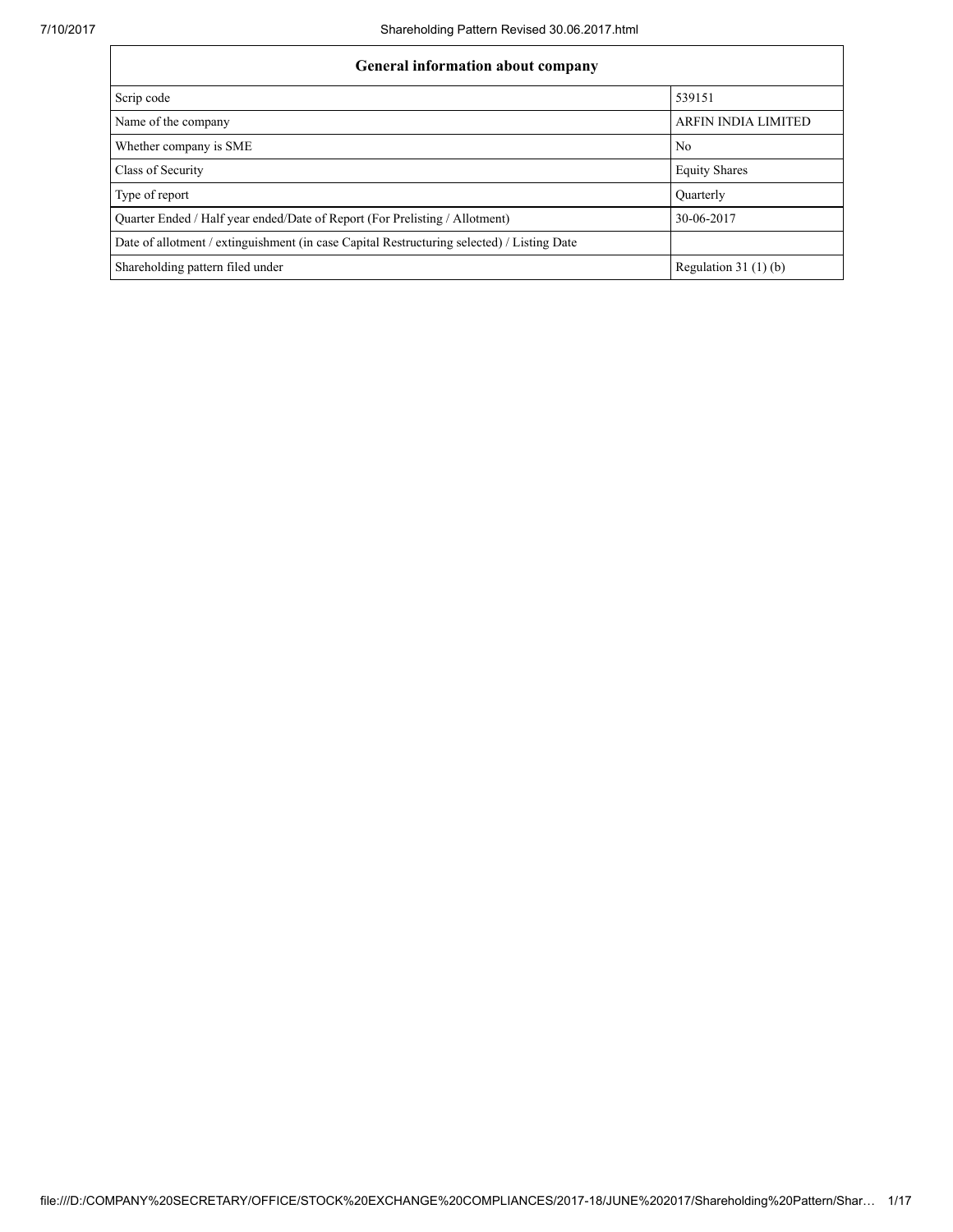### 7/10/2017 Shareholding Pattern Revised 30.06.2017.html

| Sr. No.         | <b>Particular</b>                                                                      | Yes/No |
|-----------------|----------------------------------------------------------------------------------------|--------|
|                 | Whether the Listed Entity has issued any partly paid up shares?                        | No.    |
| 2               | Whether the Listed Entity has issued any Convertible Securities?                       | No.    |
| $\overline{3}$  | Whether the Listed Entity has issued any Warrants?                                     | No.    |
| $\overline{4}$  | Whether the Listed Entity has any shares against which depository receipts are issued? | No.    |
| $\overline{5}$  | Whether the Listed Entity has any shares in locked-in?                                 | Yes    |
| $6\overline{6}$ | Whether any shares held by promoters are pledge or otherwise encumbered?               | No.    |
| 7               | Whether company has equity shares with differential voting rights?                     | No     |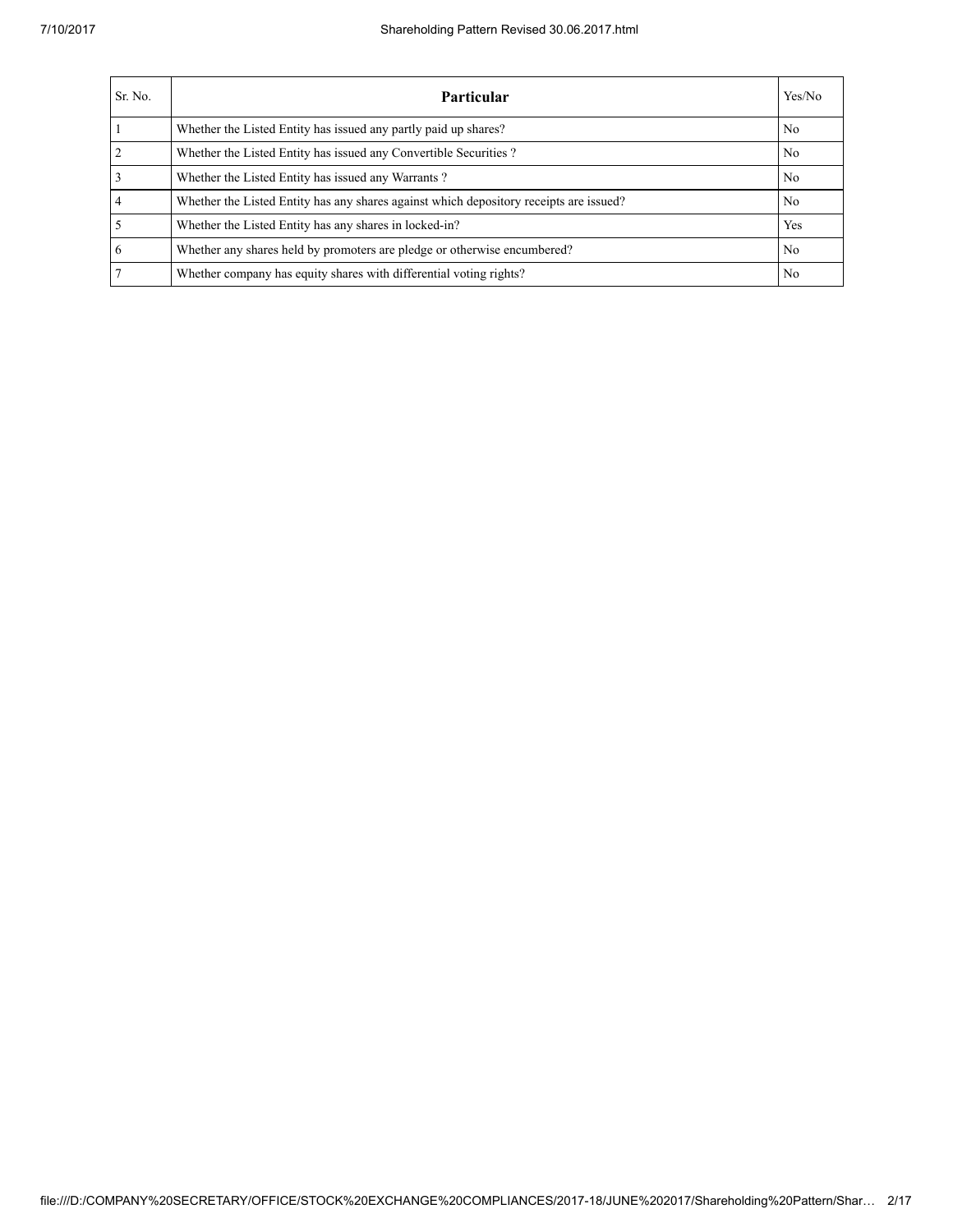### 7/10/2017 Shareholding Pattern Revised 30.06.2017.html

|                 | Table I - Summary Statement holding of specified securities |              |                         |                    |                          |                                           |                                          |                                                                  |               |                           |                     |  |  |
|-----------------|-------------------------------------------------------------|--------------|-------------------------|--------------------|--------------------------|-------------------------------------------|------------------------------------------|------------------------------------------------------------------|---------------|---------------------------|---------------------|--|--|
|                 | Category                                                    | Nos. Of      |                         | No. Of<br>Partly   | No. Of<br>shares         | Total nos.<br>% of total no. of<br>shares | Shareholding as a                        | Number of Voting Rights held in each<br>class of securities (IX) |               |                           |                     |  |  |
| Category<br>(I) | of<br>shareholder                                           | shareholders | fully paid<br>up equity | paid-up<br>equity  | underlying<br>Depository | held (VII)                                | shares (calculated<br>as per SCRR, 1957) |                                                                  |               | No of Voting (XIV) Rights | Total as a          |  |  |
|                 | (II)                                                        | (III)        | shares<br>held $(IV)$   | shares<br>held (V) | Receipts<br>(VI)         | $= (IV) +$<br>$(V)+(VI)$                  | (VIII) As a % of<br>$(A+B+C2)$           | Class<br>eg: $X$                                                 | Class<br>eg:y | Total                     | $%$ of<br>$(A+B+C)$ |  |  |
| (A)             | Promoter<br>&<br>Promoter<br>Group                          | 10           | 2944257                 |                    |                          | 2944257                                   | 72.68                                    | 2944257                                                          |               | 2944257                   | 72.68               |  |  |
| (B)             | Public                                                      | 772          | 1106900                 |                    |                          | 1106900                                   | 27.32                                    | 1106900                                                          |               | 1106900                   | 27.32               |  |  |
| (C)             | Non<br>Promoter-<br>Non Public                              |              |                         |                    |                          |                                           |                                          |                                                                  |               |                           |                     |  |  |
| (C1)            | <b>Shares</b><br>underlying<br><b>DRs</b>                   |              |                         |                    |                          |                                           |                                          |                                                                  |               |                           |                     |  |  |
| (C2)            | Shares held<br>by<br>Employee<br>Trusts                     |              |                         |                    |                          |                                           |                                          |                                                                  |               |                           |                     |  |  |
|                 | Total                                                       | 782          | 4051157                 |                    |                          | 4051157                                   | 100                                      | 4051157                                                          |               | 4051157                   | 100                 |  |  |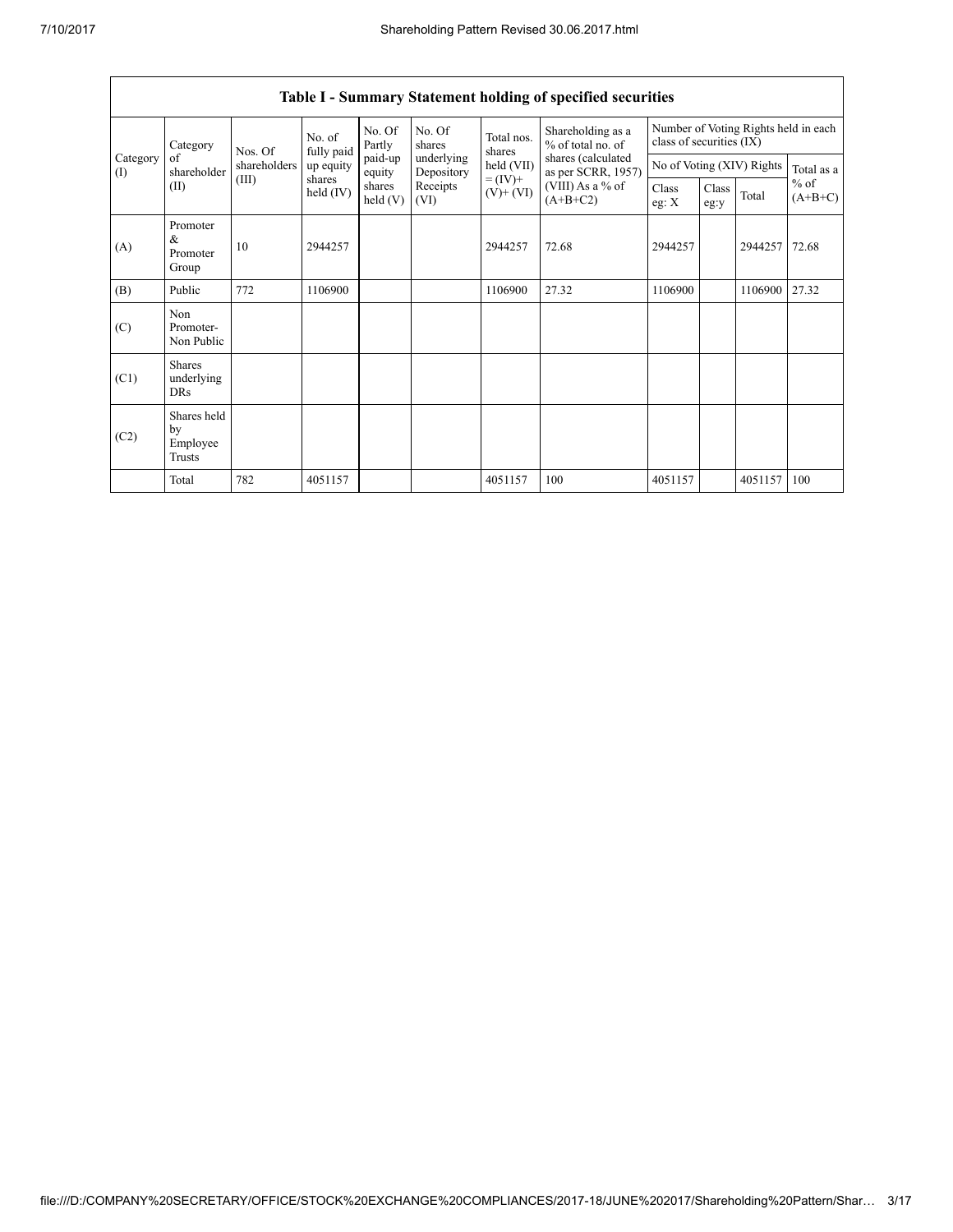|                 | Table I - Summary Statement holding of specified securities |                                                                                                     |                                       |                                                                                                               |                                                                                            |                                        |                                                  |                                                                               |                                                         |                                       |  |  |  |
|-----------------|-------------------------------------------------------------|-----------------------------------------------------------------------------------------------------|---------------------------------------|---------------------------------------------------------------------------------------------------------------|--------------------------------------------------------------------------------------------|----------------------------------------|--------------------------------------------------|-------------------------------------------------------------------------------|---------------------------------------------------------|---------------------------------------|--|--|--|
| Category<br>(I) | Category<br>of<br>shareholder<br>(II)                       | No. Of<br><b>Shares</b><br>Underlying<br>Outstanding<br>convertible<br>securities<br>$(X_i)$<br>(X) | No. of<br><b>Shares</b><br>Underlying | No. Of Shares<br>Underlying<br>Outstanding<br>convertible<br>securities and<br>No. Of<br>Warrants (Xi)<br>(a) | Shareholding, as a<br>% assuming full<br>conversion of<br>convertible<br>securities (as a  | Number of<br>Locked in shares<br>(XII) |                                                  | Number of<br><b>Shares</b><br>pledged or<br>otherwise<br>encumbered<br>(XIII) |                                                         | Number of<br>equity shares<br>held in |  |  |  |
|                 |                                                             |                                                                                                     | Outstanding<br>Warrants               |                                                                                                               | percentage of<br>diluted share<br>capital) $(XI)$ =<br>$(VII)+(X)$ As a % of<br>$(A+B+C2)$ | No. (a)                                | As a<br>$%$ of<br>total<br>Shares<br>held<br>(b) | No.<br>(a)                                                                    | As a<br>$%$ of<br>total<br><b>Shares</b><br>held<br>(b) | dematerialized<br>form $(XIV)$        |  |  |  |
| (A)             | Promoter<br>&<br>Promoter<br>Group                          |                                                                                                     |                                       |                                                                                                               | 72.68                                                                                      | 2565757 87.14                          |                                                  |                                                                               |                                                         | 2944257                               |  |  |  |
| (B)             | Public                                                      |                                                                                                     |                                       |                                                                                                               | 27.32                                                                                      | 333400                                 | 30.12                                            |                                                                               |                                                         | 989670                                |  |  |  |
| (C)             | Non<br>Promoter-<br>Non Public                              |                                                                                                     |                                       |                                                                                                               |                                                                                            |                                        |                                                  |                                                                               |                                                         |                                       |  |  |  |
| (C1)            | <b>Shares</b><br>underlying<br><b>DRs</b>                   |                                                                                                     |                                       |                                                                                                               |                                                                                            |                                        |                                                  |                                                                               |                                                         |                                       |  |  |  |
| (C2)            | Shares held<br>by<br>Employee<br><b>Trusts</b>              |                                                                                                     |                                       |                                                                                                               |                                                                                            |                                        |                                                  |                                                                               |                                                         |                                       |  |  |  |
|                 | Total                                                       |                                                                                                     |                                       |                                                                                                               | 100                                                                                        | 2899157                                | 71.56                                            |                                                                               |                                                         | 3933927                               |  |  |  |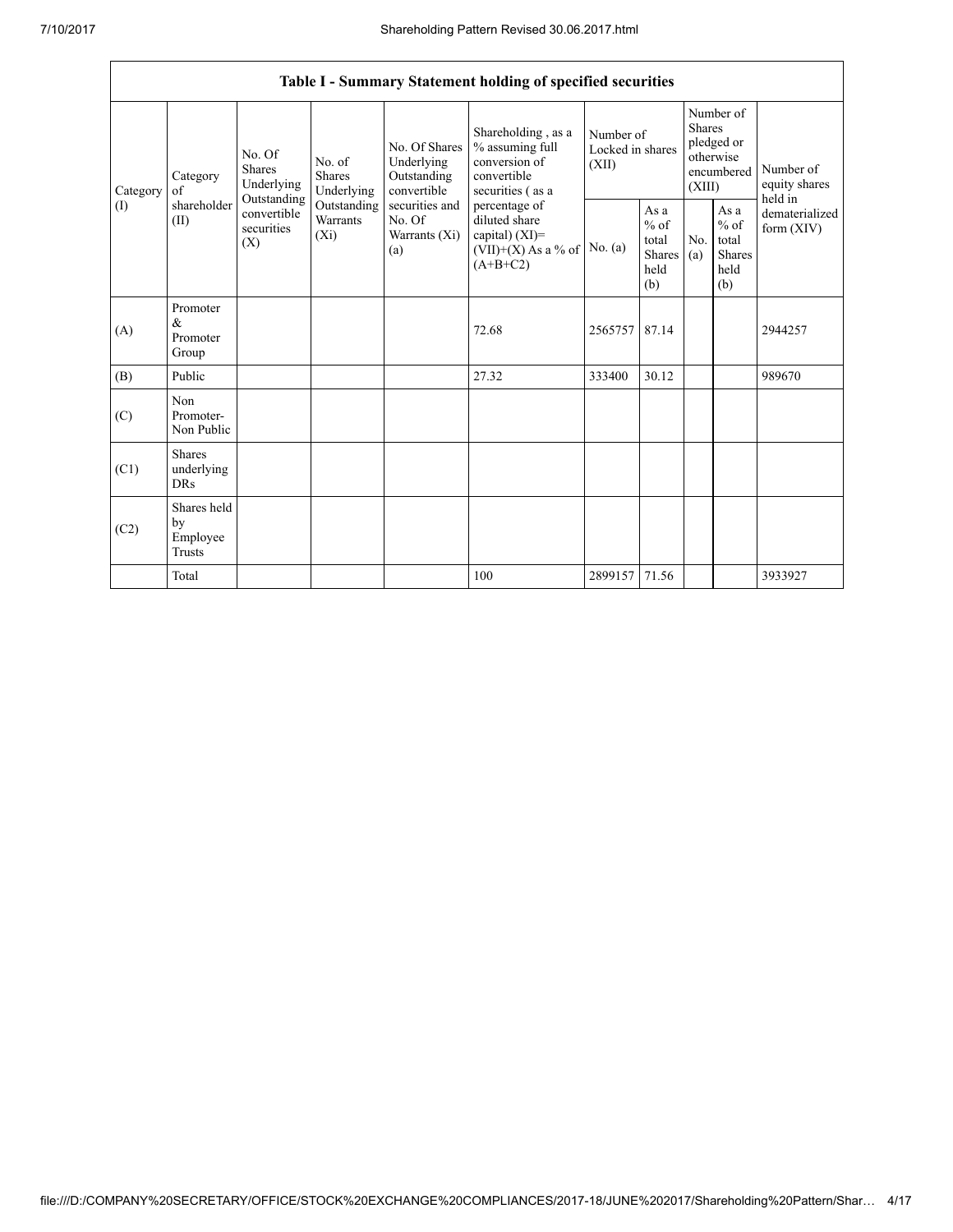|                                                                                             | Table II - Statement showing shareholding pattern of the Promoter and Promoter Group                                |                         |                            |                       |                                    |                             |                                              |                  |               |                                                                  |                                 |
|---------------------------------------------------------------------------------------------|---------------------------------------------------------------------------------------------------------------------|-------------------------|----------------------------|-----------------------|------------------------------------|-----------------------------|----------------------------------------------|------------------|---------------|------------------------------------------------------------------|---------------------------------|
|                                                                                             |                                                                                                                     |                         | No. of                     | No. Of<br>Partly      | No. Of                             | Total<br>nos.               | Shareholding<br>as a % of total              |                  |               | Number of Voting Rights held in<br>each class of securities (IX) |                                 |
| Sr.                                                                                         | Category & Name<br>of the Shareholders                                                                              | Nos. Of<br>shareholders | fully<br>paid up<br>equity | paid-<br>up<br>equity | shares<br>underlying<br>Depository | shares<br>held<br>$(VII) =$ | no. of shares<br>(calculated as<br>per SCRR, |                  |               | No of Voting (XIV) Rights                                        | Total<br>as a %                 |
|                                                                                             | (1)                                                                                                                 | (III)                   | shares<br>held<br>(IV)     | shares<br>held<br>(V) | Receipts<br>(VI)                   | $(IV)$ +<br>$(V)$ +<br>(VI) | 1957) (VIII) As<br>$a\%$ of<br>$(A+B+C2)$    | Class<br>eg: $X$ | Class<br>eg:y | Total                                                            | of<br>Total<br>Voting<br>rights |
| A                                                                                           | Table II - Statement showing shareholding pattern of the Promoter and Promoter Group                                |                         |                            |                       |                                    |                             |                                              |                  |               |                                                                  |                                 |
| (1)                                                                                         | Indian                                                                                                              |                         |                            |                       |                                    |                             |                                              |                  |               |                                                                  |                                 |
| (a)                                                                                         | Individuals/Hindu<br>undivided Family                                                                               | 10                      | 2944257                    |                       |                                    | 2944257                     | 72.68                                        | 2944257          |               | 2944257                                                          | 72.68                           |
| Sub-Total (A)<br>(1)                                                                        |                                                                                                                     | 10                      | 2944257                    |                       |                                    | 2944257                     | 72.68                                        | 2944257          |               | 2944257                                                          | 72.68                           |
| (2)                                                                                         | Foreign                                                                                                             |                         |                            |                       |                                    |                             |                                              |                  |               |                                                                  |                                 |
| Total<br>Shareholding<br>of Promoter<br>and Promoter<br>Group $(A)=$<br>$(A)(1)+(A)$<br>(2) |                                                                                                                     | 10                      | 2944257                    |                       |                                    | 2944257                     | 72.68                                        | 2944257          |               | 2944257                                                          | 72.68                           |
| B                                                                                           | Table III - Statement showing shareholding pattern of the Public shareholder                                        |                         |                            |                       |                                    |                             |                                              |                  |               |                                                                  |                                 |
| (1)                                                                                         | Institutions                                                                                                        |                         |                            |                       |                                    |                             |                                              |                  |               |                                                                  |                                 |
| (3)                                                                                         | Non-institutions                                                                                                    |                         |                            |                       |                                    |                             |                                              |                  |               |                                                                  |                                 |
| (a(i))                                                                                      | Individuals -<br>i.Individual<br>shareholders<br>holding nominal<br>share capital up to<br>Rs. 2 lakhs.             | 658                     | 369661                     |                       |                                    | 369661                      | 9.12                                         | 369661           |               | 369661                                                           | 9.12                            |
| (a(ii))                                                                                     | Individuals - ii.<br>Individual<br>shareholders<br>holding nominal<br>share capital in<br>excess of Rs. 2<br>lakhs. | 13                      | 605687                     |                       |                                    | 605687                      | 14.95                                        | 605687           |               | 605687                                                           | 14.95                           |
| (e)                                                                                         | Any Other<br>(specify)                                                                                              | 101                     | 131552                     |                       |                                    | 131552                      | 3.25                                         | 131552           |               | 131552                                                           | 3.25                            |
| Sub-Total (B)<br>(3)                                                                        |                                                                                                                     | 772                     | 1106900                    |                       |                                    | 1106900                     | 27.32                                        | 1106900          |               | 1106900                                                          | 27.32                           |
| <b>Total Public</b><br>Shareholding<br>$(B)= (B)(1) +$<br>$(B)(2)+(B)(3)$                   |                                                                                                                     | 772                     | 1106900                    |                       |                                    | 1106900                     | 27.32                                        | 1106900          |               | 1106900                                                          | 27.32                           |
| $\mathbf C$                                                                                 | Table IV - Statement showing shareholding pattern of the Non Promoter- Non Public shareholder                       |                         |                            |                       |                                    |                             |                                              |                  |               |                                                                  |                                 |
| Total (<br>$A+B+C2$ )                                                                       |                                                                                                                     | 782                     | 4051157                    |                       |                                    | 4051157                     | 100                                          | 4051157          |               | 4051157                                                          | 100                             |
| Total<br>$(A+B+C)$                                                                          |                                                                                                                     | 782                     | 4051157                    |                       |                                    | 4051157                     | 100                                          | 4051157          |               | 4051157                                                          | 100                             |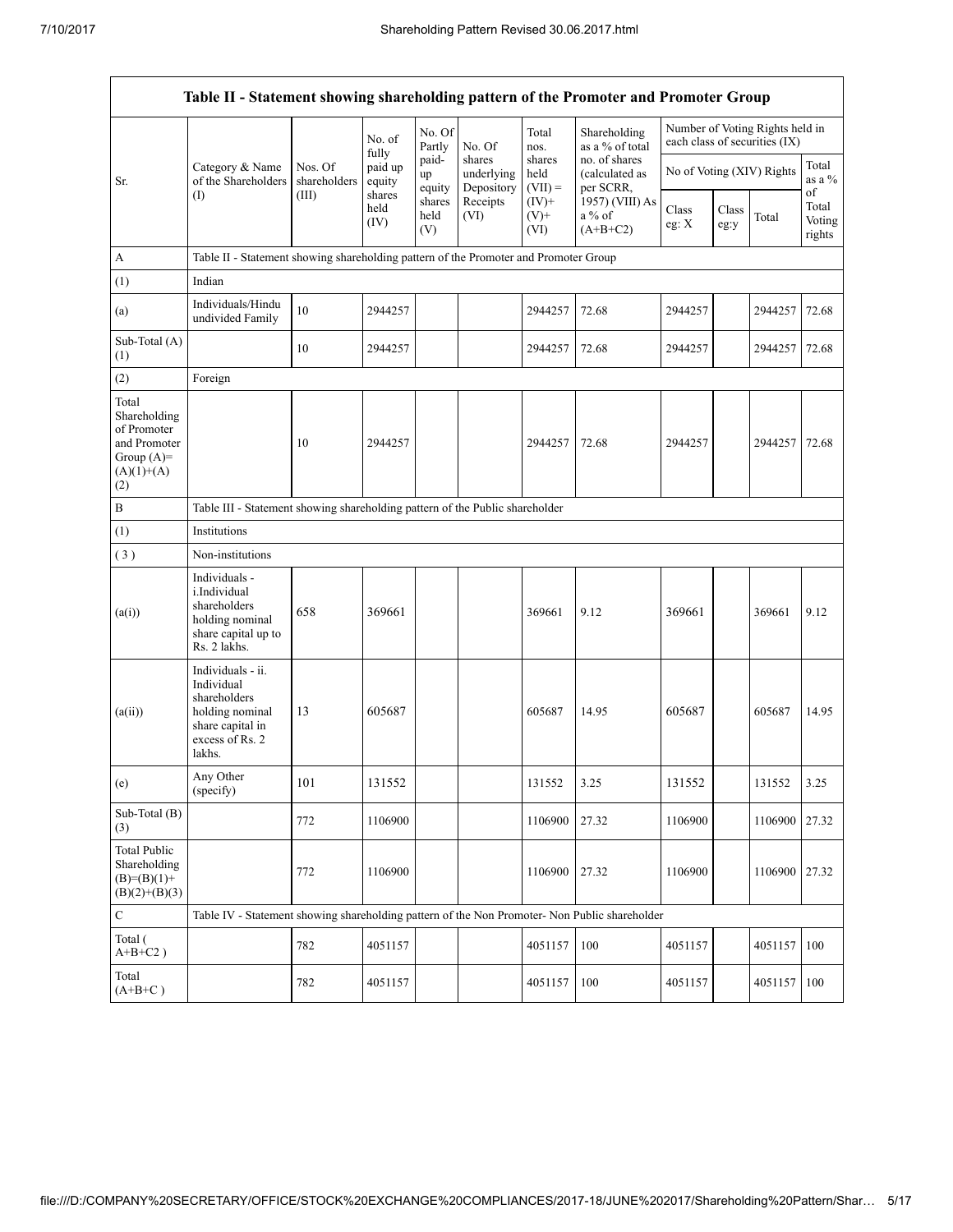|                                                                                         |                                                                                          |                                                                                      |                                                             | Table II - Statement showing shareholding pattern of the Promoter and Promoter Group          |                                        |                                                         |                         |                                                    |                                                                       |  |  |
|-----------------------------------------------------------------------------------------|------------------------------------------------------------------------------------------|--------------------------------------------------------------------------------------|-------------------------------------------------------------|-----------------------------------------------------------------------------------------------|----------------------------------------|---------------------------------------------------------|-------------------------|----------------------------------------------------|-----------------------------------------------------------------------|--|--|
|                                                                                         | No. Of<br><b>Shares</b><br>Underlying<br>Outstanding<br>convertible<br>securities<br>(X) | No. of<br><b>Shares</b><br>Underlying                                                | No. Of Shares<br>Underlying<br>Outstanding                  | Shareholding, as a %<br>assuming full conversion<br>of convertible securities (               | Number of<br>Locked in shares<br>(XII) |                                                         | <b>Shares</b><br>(XIII) | Number of<br>pledged or<br>otherwise<br>encumbered | Number of<br>equity shares<br>held in<br>dematerialized<br>form (XIV) |  |  |
| Sr.                                                                                     |                                                                                          | Outstanding<br>Warrants<br>$(X_i)$                                                   | convertible<br>securities and<br>No. Of Warrants<br>(Xi)(a) | as a percentage of diluted<br>share capital) (XI)=<br>$(VII)+(X)$ As a % of<br>$(A+B+C2)$     | No. (a)                                | As a<br>$%$ of<br>total<br><b>Shares</b><br>held<br>(b) | No.<br>(a)              | As a<br>$%$ of<br>total<br>Shares<br>held<br>(b)   |                                                                       |  |  |
| A                                                                                       |                                                                                          | Table II - Statement showing shareholding pattern of the Promoter and Promoter Group |                                                             |                                                                                               |                                        |                                                         |                         |                                                    |                                                                       |  |  |
| (1)                                                                                     | Indian                                                                                   |                                                                                      |                                                             |                                                                                               |                                        |                                                         |                         |                                                    |                                                                       |  |  |
| (a)                                                                                     |                                                                                          |                                                                                      |                                                             | 72.68                                                                                         | 2565757 87.14                          |                                                         |                         |                                                    | 2944257                                                               |  |  |
| Sub-Total (A)<br>(1)                                                                    |                                                                                          |                                                                                      |                                                             | 72.68                                                                                         | 2565757 87.14                          |                                                         |                         |                                                    | 2944257                                                               |  |  |
| (2)                                                                                     | Foreign                                                                                  |                                                                                      |                                                             |                                                                                               |                                        |                                                         |                         |                                                    |                                                                       |  |  |
| Total<br>Shareholding<br>of Promoter<br>and Promoter<br>Group $(A)=$<br>$(A)(1)+(A)(2)$ |                                                                                          |                                                                                      |                                                             | 72.68                                                                                         | 2565757 87.14                          |                                                         |                         |                                                    | 2944257                                                               |  |  |
| B                                                                                       |                                                                                          |                                                                                      |                                                             | Table III - Statement showing shareholding pattern of the Public shareholder                  |                                        |                                                         |                         |                                                    |                                                                       |  |  |
| (1)                                                                                     | Institutions                                                                             |                                                                                      |                                                             |                                                                                               |                                        |                                                         |                         |                                                    |                                                                       |  |  |
| (3)                                                                                     | Non-institutions                                                                         |                                                                                      |                                                             |                                                                                               |                                        |                                                         |                         |                                                    |                                                                       |  |  |
| (a(i))                                                                                  |                                                                                          |                                                                                      |                                                             | 9.12                                                                                          | $\mathbf{0}$                           | $\boldsymbol{0}$                                        |                         |                                                    | 282031                                                                |  |  |
| (a(ii))                                                                                 |                                                                                          |                                                                                      |                                                             | 14.95                                                                                         | 283400                                 | 46.79                                                   |                         |                                                    | 605687                                                                |  |  |
| (e)                                                                                     |                                                                                          |                                                                                      |                                                             | 3.25                                                                                          | 50000                                  | 38.01                                                   |                         |                                                    | 101952                                                                |  |  |
| Sub-Total (B)<br>(3)                                                                    |                                                                                          |                                                                                      |                                                             | 27.32                                                                                         | 333400                                 | 30.12                                                   |                         |                                                    | 989670                                                                |  |  |
| <b>Total Public</b><br>Shareholding<br>$(B)= (B)(1) +$<br>$(B)(2)+(B)(3)$               |                                                                                          |                                                                                      |                                                             | 27.32                                                                                         | 333400                                 | 30.12                                                   |                         |                                                    | 989670                                                                |  |  |
| C                                                                                       |                                                                                          |                                                                                      |                                                             | Table IV - Statement showing shareholding pattern of the Non Promoter- Non Public shareholder |                                        |                                                         |                         |                                                    |                                                                       |  |  |
| Total (<br>$\mathrm{A} \text{+} \mathrm{B} \text{+} \mathrm{C2}$ )                      |                                                                                          |                                                                                      |                                                             | 100                                                                                           | 2899157                                | 71.56                                                   |                         |                                                    | 3933927                                                               |  |  |
| Total<br>$(A+B+C)$                                                                      |                                                                                          |                                                                                      |                                                             | 100                                                                                           | 2899157 71.56                          |                                                         |                         |                                                    | 3933927                                                               |  |  |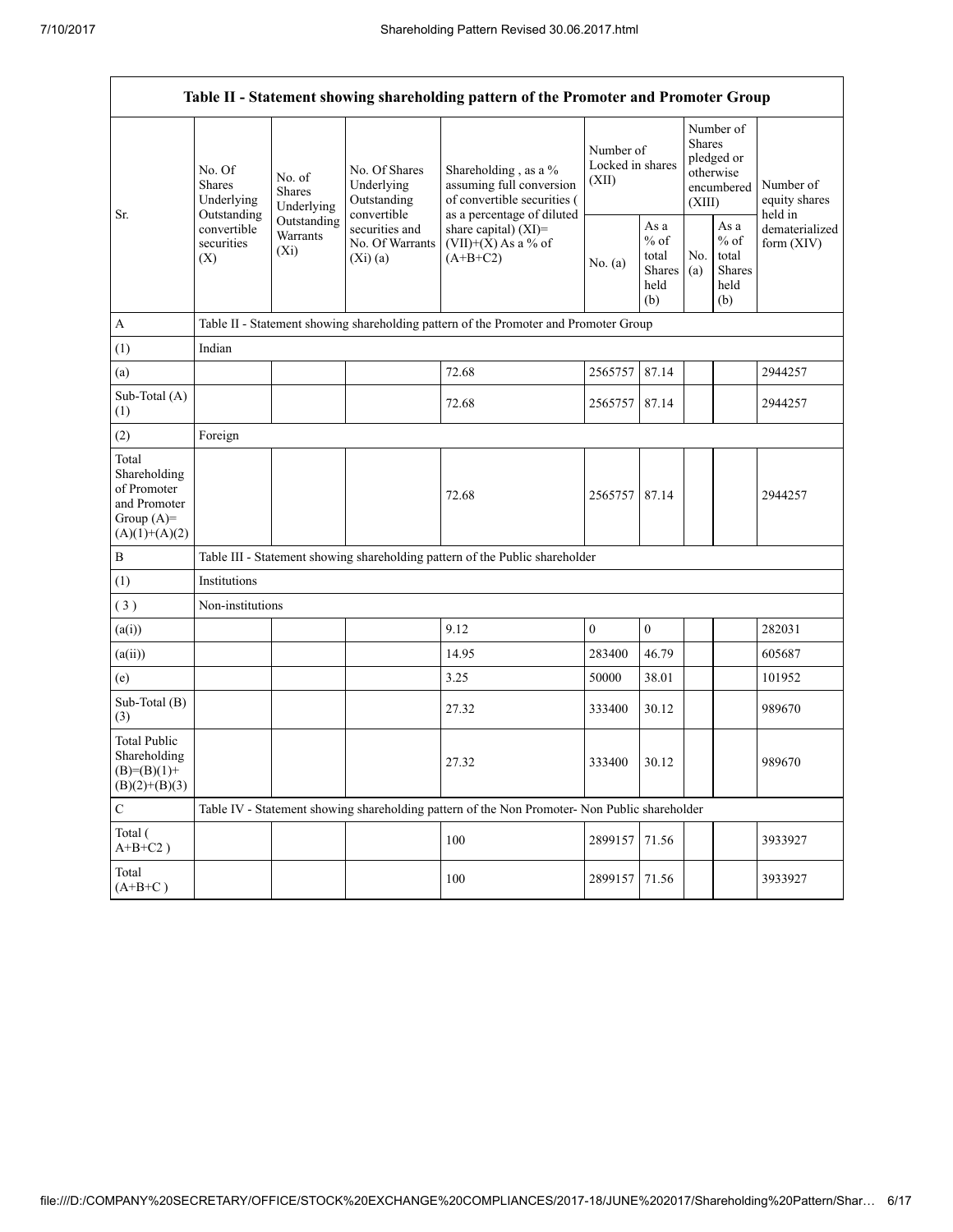|                                                                                                                                                                                          | Individuals/Hindu undivided Family   |                                |                                    |                    |                               |                               |                     |  |  |  |  |  |  |
|------------------------------------------------------------------------------------------------------------------------------------------------------------------------------------------|--------------------------------------|--------------------------------|------------------------------------|--------------------|-------------------------------|-------------------------------|---------------------|--|--|--|--|--|--|
| Searial No.                                                                                                                                                                              | 1                                    | $\overline{c}$                 | $\overline{3}$                     | $\overline{4}$     | 5                             | 6                             | $\overline{7}$      |  |  |  |  |  |  |
| Name of the<br>Shareholders (I)                                                                                                                                                          | Mahendrakumar<br>Rikhavchand<br>Shah | Jatin<br>Mahendrakumar<br>Shah | Pushpaben<br>Mahendrakumar<br>Shah | Rani Jatin<br>Shah | Jatin<br>Mahendra<br>Shah HUF | Pooja<br>Mahendrabhai<br>Shah | Krish Jatin<br>Shah |  |  |  |  |  |  |
| PAN (II)                                                                                                                                                                                 | AFDPS6796P                           | ASMPS1116P                     | AEAPS1693F                         | ACLPN2862L         | AAEHJ8387H                    | BRIPS0792P                    | EZWPS2766E          |  |  |  |  |  |  |
| No. of fully paid<br>up equity shares<br>held (IV)                                                                                                                                       | 682400                               | 608900                         | 597700                             | 503900             | 180500                        | 135500                        | 100000              |  |  |  |  |  |  |
| No. Of Partly<br>paid-up equity<br>shares held (V)                                                                                                                                       |                                      |                                |                                    |                    |                               |                               |                     |  |  |  |  |  |  |
| No. Of shares<br>underlying<br>Depository<br>Receipts (VI)                                                                                                                               |                                      |                                |                                    |                    |                               |                               |                     |  |  |  |  |  |  |
| Total nos. shares<br>held $(VII) = (IV) +$<br>$(V)$ + $(VI)$                                                                                                                             | 682400                               | 608900                         | 597700                             | 503900             | 180500                        | 135500                        | 100000              |  |  |  |  |  |  |
| Shareholding as a<br>% of total no. of<br>shares (calculated<br>as per SCRR,<br>1957) (VIII) As a<br>% of $(A+B+C2)$                                                                     | 16.84                                | 15.03                          | 14.75                              | 12.44              | 4.46                          | 3.34                          | 2.47                |  |  |  |  |  |  |
| Number of Voting Rights held in each class of securities (IX)                                                                                                                            |                                      |                                |                                    |                    |                               |                               |                     |  |  |  |  |  |  |
| Class eg:X                                                                                                                                                                               | 682400                               | 608900                         | 597700                             | 503900             | 180500                        | 135500                        | 100000              |  |  |  |  |  |  |
| Class eg:y                                                                                                                                                                               |                                      |                                |                                    |                    |                               |                               |                     |  |  |  |  |  |  |
| Total                                                                                                                                                                                    | 682400                               | 608900                         | 597700                             | 503900             | 180500                        | 135500                        | 100000              |  |  |  |  |  |  |
| Total as a % of<br><b>Total Voting rights</b>                                                                                                                                            | 16.84                                | 15.03                          | 14.75                              | 12.44              | 4.46                          | 3.34                          | 2.47                |  |  |  |  |  |  |
| No. Of Shares<br>Underlying<br>Outstanding<br>convertible<br>securities $(X)$                                                                                                            |                                      |                                |                                    |                    |                               |                               |                     |  |  |  |  |  |  |
| No. of Shares<br>Underlying<br>Outstanding<br>Warrants (Xi)                                                                                                                              |                                      |                                |                                    |                    |                               |                               |                     |  |  |  |  |  |  |
| No. Of Shares<br>Underlying<br>Outstanding<br>convertible<br>securities and No.<br>Of Warrants (Xi)<br>(a)                                                                               |                                      |                                |                                    |                    |                               |                               |                     |  |  |  |  |  |  |
| Shareholding, as a<br>% assuming full<br>conversion of<br>convertible<br>securities (as a<br>percentage of<br>diluted share<br>capital) (XI)=<br>$(VII)+(Xi)(a)$ As a<br>% of $(A+B+C2)$ | 16.84                                | 15.03                          | 14.75                              | 12.44              | 4.46                          | 3.34                          | 2.47                |  |  |  |  |  |  |
| Number of Locked in shares (XII)                                                                                                                                                         |                                      |                                |                                    |                    |                               |                               |                     |  |  |  |  |  |  |
| No. $(a)$                                                                                                                                                                                | 682400                               | 608900                         | 597700                             | 503900             | $\mathbf{0}$                  | $\boldsymbol{0}$              | 100000              |  |  |  |  |  |  |
| As a % of total<br>Shares held (b)                                                                                                                                                       | 100                                  | 100                            | 100                                | 100                | $\mathbf{0}$                  | $\mathbf{0}$                  | 100                 |  |  |  |  |  |  |
| Number of Shares pledged or otherwise encumbered (XIII)                                                                                                                                  |                                      |                                |                                    |                    |                               |                               |                     |  |  |  |  |  |  |
| No. (a)                                                                                                                                                                                  |                                      |                                |                                    |                    |                               |                               |                     |  |  |  |  |  |  |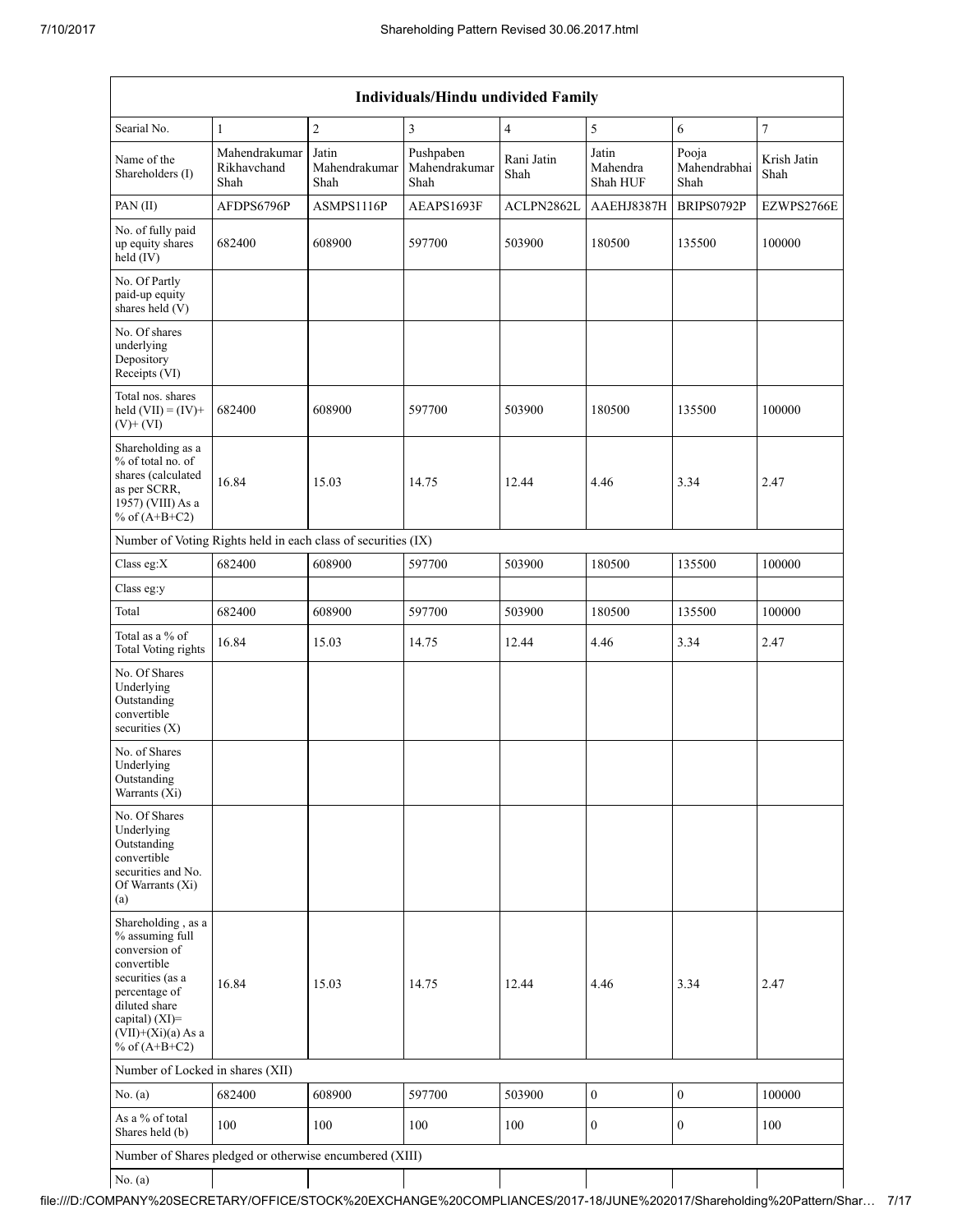| As a % of total<br>Shares held (b)                                   |        |        |        |        |        |        |        |
|----------------------------------------------------------------------|--------|--------|--------|--------|--------|--------|--------|
| Number of equity<br>shares held in<br>dematerialized<br>form $(XIV)$ | 682400 | 608900 | 597700 | 503900 | 180500 | 135500 | 100000 |
| Reason for not providing PAN                                         |        |        |        |        |        |        |        |
| Reason for not<br>providing PAN                                      |        |        |        |        |        |        |        |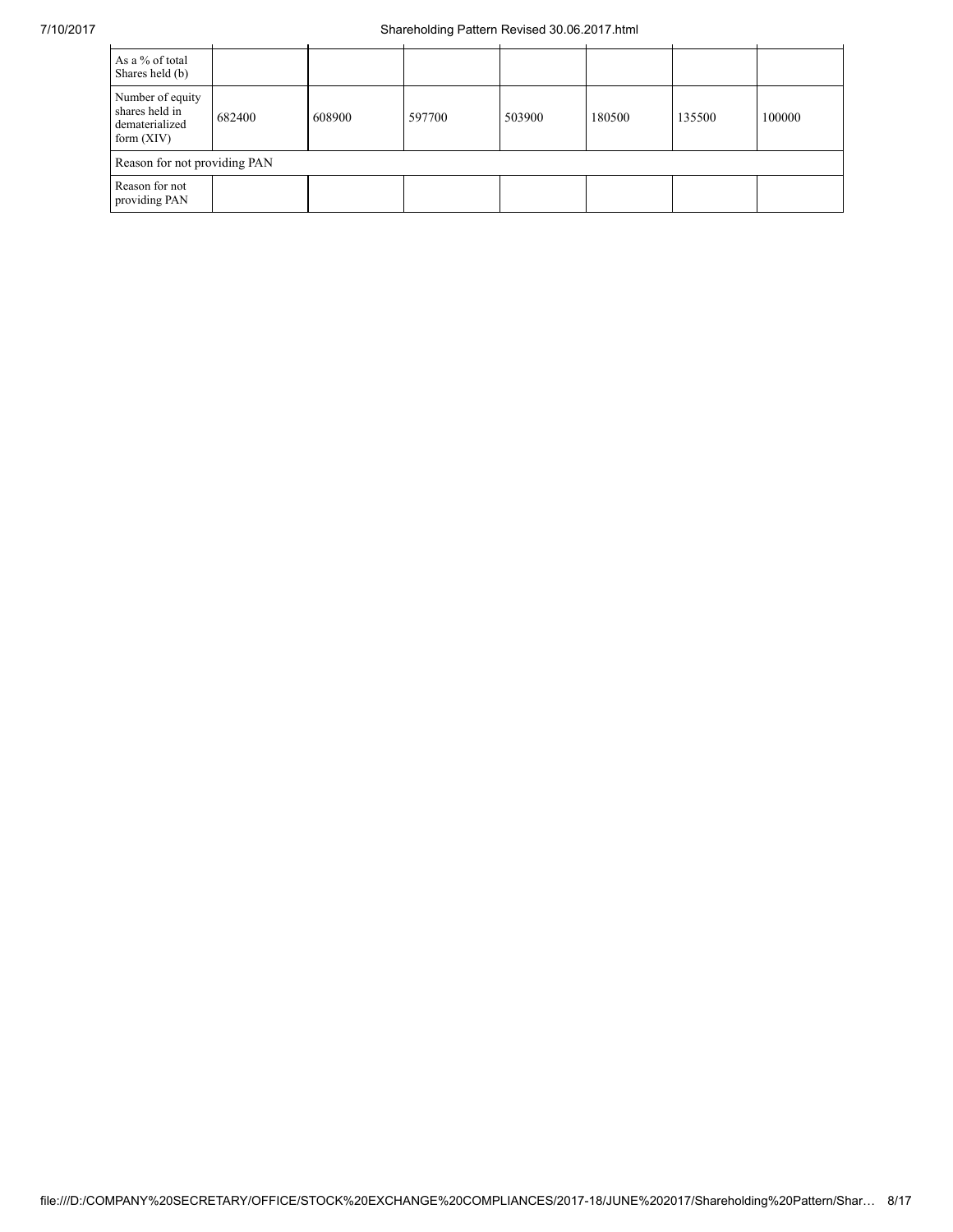|                                                                                                                                                                                             | Individuals/Hindu undivided Family                            |                           |                    |                       |  |  |  |  |  |  |  |  |
|---------------------------------------------------------------------------------------------------------------------------------------------------------------------------------------------|---------------------------------------------------------------|---------------------------|--------------------|-----------------------|--|--|--|--|--|--|--|--|
| Searial No.                                                                                                                                                                                 | 8                                                             | 9                         | 10                 |                       |  |  |  |  |  |  |  |  |
| Name of the<br>Shareholders (I)                                                                                                                                                             | Mahendrakumar Rikhavchand HUF                                 | Khushbu Mahendrabhai Shah | Khwaish Jatin Shah | Click here to go back |  |  |  |  |  |  |  |  |
| PAN(II)                                                                                                                                                                                     | AACHM0604A                                                    | BRIPS0875D                | FSTPS5996F         | Total                 |  |  |  |  |  |  |  |  |
| No. of fully paid<br>up equity shares<br>held (IV)                                                                                                                                          | 62500                                                         | 47857                     | 25000              | 2944257               |  |  |  |  |  |  |  |  |
| No. Of Partly paid-<br>up equity shares<br>held(V)                                                                                                                                          |                                                               |                           |                    |                       |  |  |  |  |  |  |  |  |
| No. Of shares<br>underlying<br>Depository<br>Receipts (VI)                                                                                                                                  |                                                               |                           |                    |                       |  |  |  |  |  |  |  |  |
| Total nos. shares<br>held $(VII) = (IV) +$<br>$(V)$ + $(VI)$                                                                                                                                | 62500                                                         | 47857                     | 25000              | 2944257               |  |  |  |  |  |  |  |  |
| Shareholding as a<br>% of total no. of<br>shares (calculated<br>as per SCRR,<br>1957) (VIII) As a<br>% of $(A+B+C2)$                                                                        | 1.54                                                          | 1.18                      | 0.62               | 72.68                 |  |  |  |  |  |  |  |  |
|                                                                                                                                                                                             | Number of Voting Rights held in each class of securities (IX) |                           |                    |                       |  |  |  |  |  |  |  |  |
| Class eg:X                                                                                                                                                                                  | 62500                                                         | 47857                     | 25000              | 2944257               |  |  |  |  |  |  |  |  |
| Class eg:y                                                                                                                                                                                  |                                                               |                           |                    |                       |  |  |  |  |  |  |  |  |
| Total                                                                                                                                                                                       | 62500                                                         | 47857                     | 25000              | 2944257               |  |  |  |  |  |  |  |  |
| Total as a % of<br>Total Voting rights                                                                                                                                                      | 1.54                                                          | 1.18                      | 0.62               | 72.68                 |  |  |  |  |  |  |  |  |
| No. Of Shares<br>Underlying<br>Outstanding<br>convertible<br>securities $(X)$                                                                                                               |                                                               |                           |                    |                       |  |  |  |  |  |  |  |  |
| No. of Shares<br>Underlying<br>Outstanding<br>Warrants (X1)                                                                                                                                 |                                                               |                           |                    |                       |  |  |  |  |  |  |  |  |
| No. Of Shares<br>Underlying<br>Outstanding<br>convertible<br>securities and No.<br>Of Warrants (Xi)<br>(a)                                                                                  |                                                               |                           |                    |                       |  |  |  |  |  |  |  |  |
| Shareholding, as a<br>% assuming full<br>conversion of<br>convertible<br>securities (as a<br>percentage of<br>diluted share<br>capital) $(XI)$ =<br>$(VII)+(Xi)(a)$ As a<br>% of $(A+B+C2)$ | 1.54                                                          | 1.18                      | 0.62               | 72.68                 |  |  |  |  |  |  |  |  |
| Number of Locked in shares (XII)                                                                                                                                                            |                                                               |                           |                    |                       |  |  |  |  |  |  |  |  |
| No. $(a)$                                                                                                                                                                                   | $\boldsymbol{0}$                                              | 47857                     | 25000              | 2565757               |  |  |  |  |  |  |  |  |
| As a % of total<br>Shares held (b)                                                                                                                                                          | $\theta$                                                      | 100                       | 100                | 87.14                 |  |  |  |  |  |  |  |  |
|                                                                                                                                                                                             | Number of Shares pledged or otherwise encumbered (XIII)       |                           |                    |                       |  |  |  |  |  |  |  |  |
| No. (a)                                                                                                                                                                                     |                                                               |                           |                    |                       |  |  |  |  |  |  |  |  |
|                                                                                                                                                                                             |                                                               |                           |                    |                       |  |  |  |  |  |  |  |  |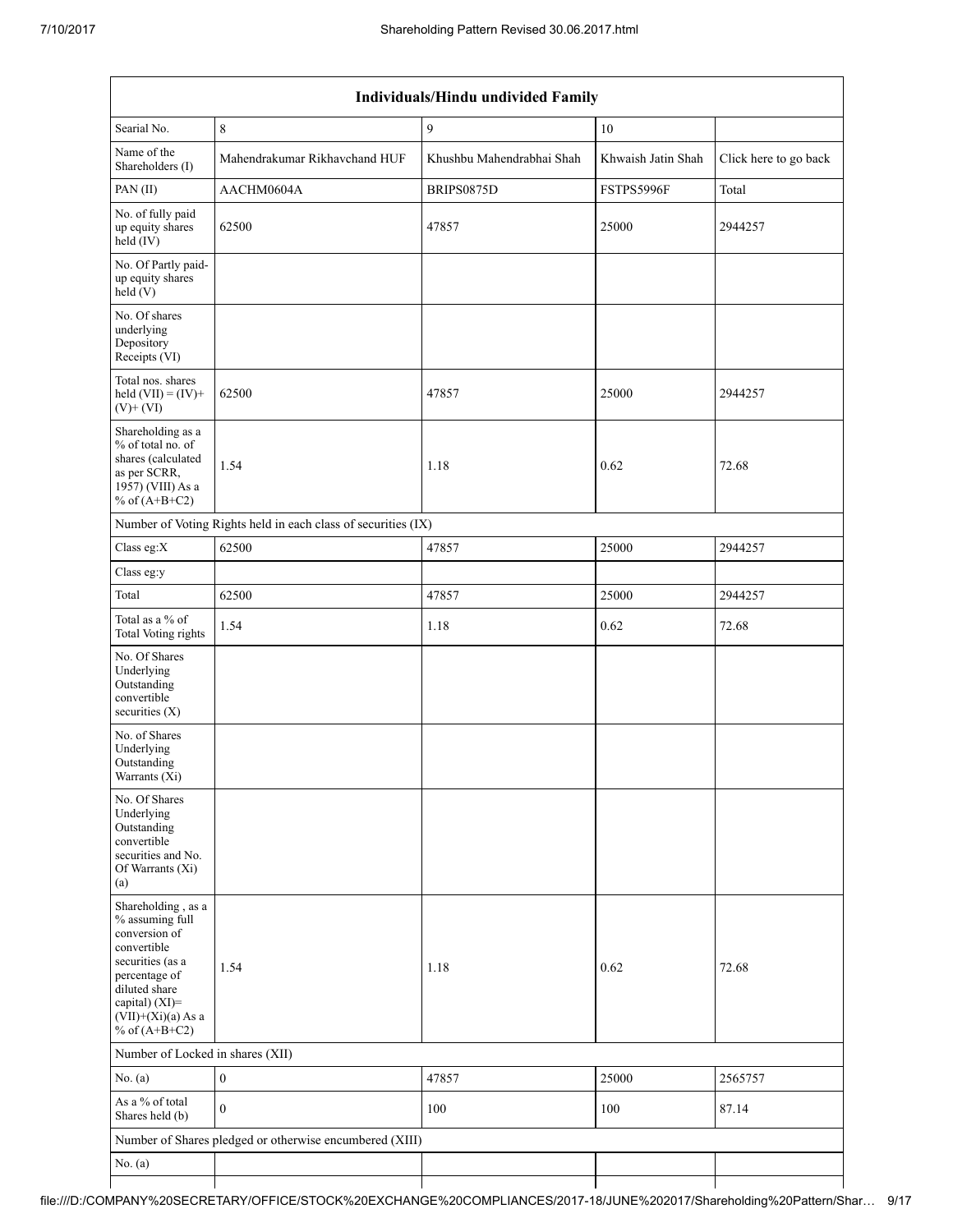| As a % of total<br>Shares held (b)                                   |       |       |       |         |
|----------------------------------------------------------------------|-------|-------|-------|---------|
| Number of equity<br>shares held in<br>dematerialized<br>form $(XIV)$ | 62500 | 47857 | 25000 | 2944257 |
| Reason for not providing PAN                                         |       |       |       |         |
| Reason for not<br>providing PAN                                      |       |       |       |         |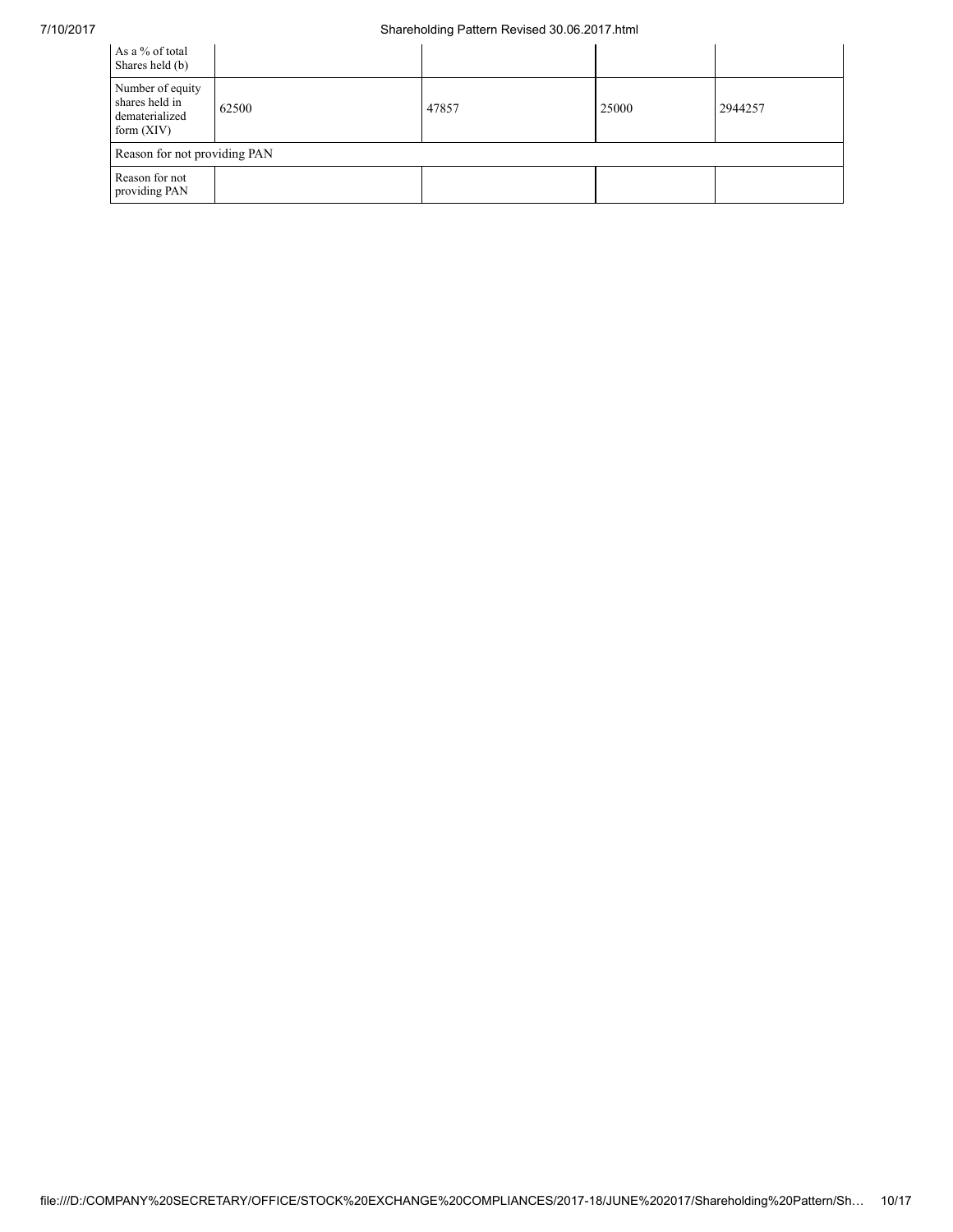|                                                                                                                                                                                      | Individuals - ii. Individual shareholders holding nominal share capital in excess of Rs. 2 lakhs. |                         |                            |                                   |                                |                                 |                               |  |  |  |  |  |  |
|--------------------------------------------------------------------------------------------------------------------------------------------------------------------------------------|---------------------------------------------------------------------------------------------------|-------------------------|----------------------------|-----------------------------------|--------------------------------|---------------------------------|-------------------------------|--|--|--|--|--|--|
| Searial No.                                                                                                                                                                          | $\mathbf{1}$                                                                                      | $\sqrt{2}$              | 3                          | $\overline{4}$                    | 5                              | 6                               | 7                             |  |  |  |  |  |  |
| Name of the<br>Shareholders (I)                                                                                                                                                      | Babita R Shah                                                                                     | Gopal<br>Shantilal Shah | Khatod Vartika<br>Vijendra | Parasmal<br>Ghewarchand<br>Nahata | Rishabh<br>Rameshkumar<br>Shah | Shantilal<br>Tulsiram<br>Khator | Sumitra<br>Lalitkumar<br>Shah |  |  |  |  |  |  |
| PAN(II)                                                                                                                                                                              | AAHPB0534B                                                                                        | AKTPS8859A              | AMGPK8176P                 | AAWPN0987D                        | FMQPS2762L                     | ABGPK5166L                      | AFOPS9344E                    |  |  |  |  |  |  |
| No. of fully paid<br>up equity shares<br>held $(IV)$                                                                                                                                 | 41800                                                                                             | 166568                  | 50000                      | 50000                             | 40910                          | 50000                           | 41600                         |  |  |  |  |  |  |
| No. Of Partly paid-<br>up equity shares<br>held(V)                                                                                                                                   |                                                                                                   |                         |                            |                                   |                                |                                 |                               |  |  |  |  |  |  |
| No. Of shares<br>underlying<br>Depository<br>Receipts (VI)                                                                                                                           |                                                                                                   |                         |                            |                                   |                                |                                 |                               |  |  |  |  |  |  |
| Total nos, shares<br>held $(VII) = (IV) +$<br>$(V)$ + $(VI)$                                                                                                                         | 41800                                                                                             | 166568                  | 50000                      | 50000                             | 40910                          | 50000                           | 41600                         |  |  |  |  |  |  |
| Shareholding as a<br>% of total no. of<br>shares (calculated<br>as per SCRR,<br>1957) (VIII) As a<br>% of $(A+B+C2)$                                                                 | 1.03                                                                                              | 4.11                    | 1.23                       | 1.23                              | 1.01                           | 1.23                            | 1.03                          |  |  |  |  |  |  |
| Number of Voting Rights held in each class of securities (IX)                                                                                                                        |                                                                                                   |                         |                            |                                   |                                |                                 |                               |  |  |  |  |  |  |
| Class eg: X                                                                                                                                                                          | 41800                                                                                             | 166568                  | 50000                      | 50000                             | 40910                          | 50000                           | 41600                         |  |  |  |  |  |  |
| Class eg:y                                                                                                                                                                           |                                                                                                   |                         |                            |                                   |                                |                                 |                               |  |  |  |  |  |  |
| Total                                                                                                                                                                                | 41800                                                                                             | 166568                  | 50000                      | 50000                             | 40910                          | 50000                           | 41600                         |  |  |  |  |  |  |
| Total as a % of<br>Total Voting rights                                                                                                                                               | 1.03                                                                                              | 4.11                    | 1.23                       | 1.23                              | 1.01                           | 1.23                            | 1.03                          |  |  |  |  |  |  |
| No. Of Shares<br>Underlying<br>Outstanding<br>convertible<br>securities $(X)$                                                                                                        |                                                                                                   |                         |                            |                                   |                                |                                 |                               |  |  |  |  |  |  |
| No. of Shares<br>Underlying<br>Outstanding<br>Warrants (Xi)                                                                                                                          |                                                                                                   |                         |                            |                                   |                                |                                 |                               |  |  |  |  |  |  |
| No. Of Shares<br>Underlying<br>Outstanding<br>convertible<br>securities and No.<br>Of Warrants (Xi)<br>(a)                                                                           |                                                                                                   |                         |                            |                                   |                                |                                 |                               |  |  |  |  |  |  |
| Shareholding, as a<br>% assuming full<br>conversion of<br>convertible<br>securities (as a<br>percentage of<br>diluted share<br>capital) (XI)=<br>$(VII)+(X)$ As a %<br>of $(A+B+C2)$ | 1.03                                                                                              | 4.11                    | 1.23                       | 1.23                              | 1.01                           | 1.23                            | 1.03                          |  |  |  |  |  |  |
| Number of Locked in shares (XII)                                                                                                                                                     |                                                                                                   |                         |                            |                                   |                                |                                 |                               |  |  |  |  |  |  |
| No. $(a)$                                                                                                                                                                            | 41800                                                                                             | 50000                   | 50000                      | $\boldsymbol{0}$                  | $\boldsymbol{0}$               | 50000                           | 41600                         |  |  |  |  |  |  |
| As a % of total<br>Shares held (b)                                                                                                                                                   | 100                                                                                               | 30.02                   | 100                        | 0                                 | $\boldsymbol{0}$               | 100                             | 100                           |  |  |  |  |  |  |
| Number of equity<br>shares held in                                                                                                                                                   | 41800                                                                                             | 50000                   | 50000                      | 50000                             | 40910                          | 50000                           | 41600                         |  |  |  |  |  |  |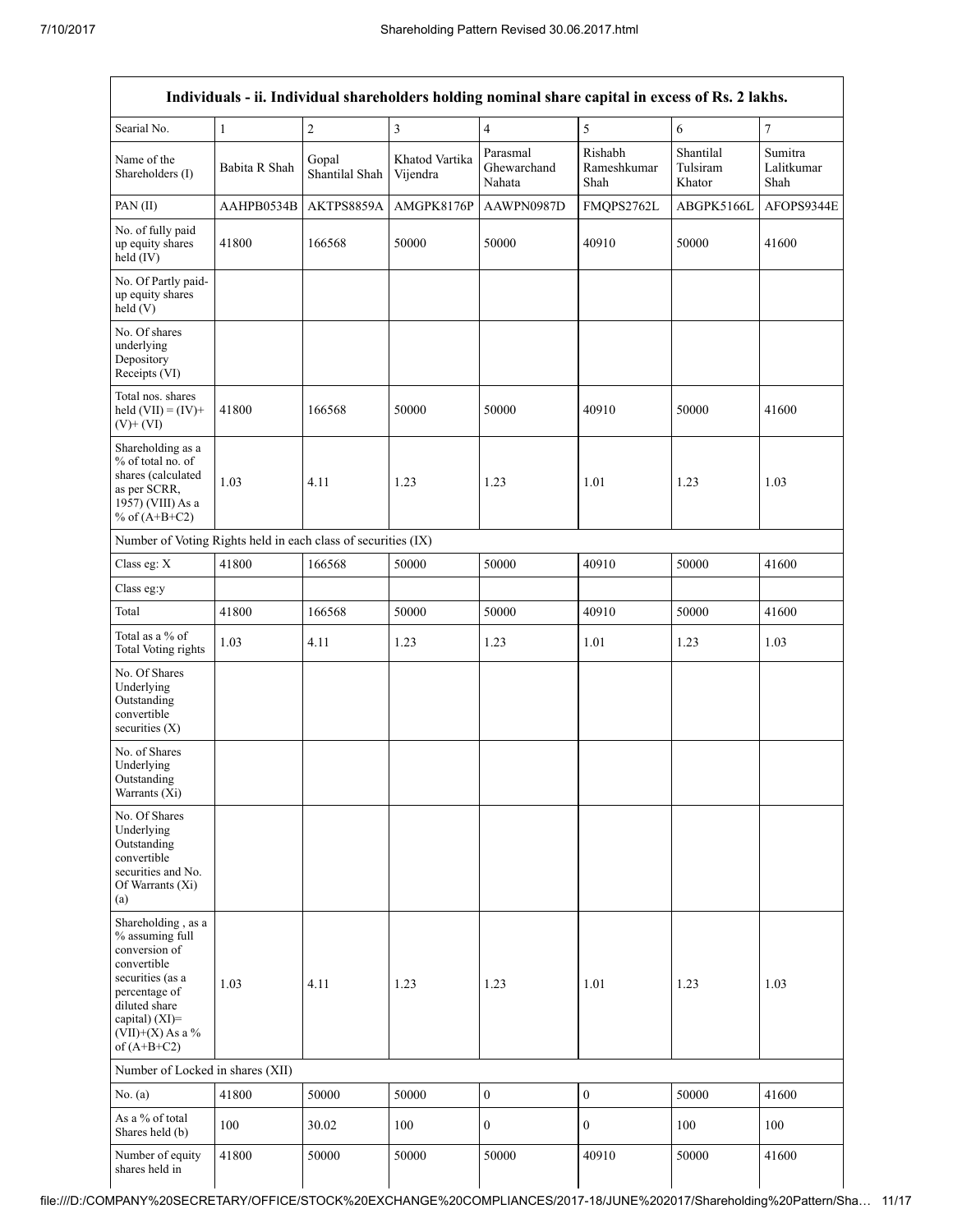| dematerialized<br>form $(XIV)$  |  |  |  |  |  |  |  |  |  |  |
|---------------------------------|--|--|--|--|--|--|--|--|--|--|
| Reason for not providing PAN    |  |  |  |  |  |  |  |  |  |  |
| Reason for not<br>providing PAN |  |  |  |  |  |  |  |  |  |  |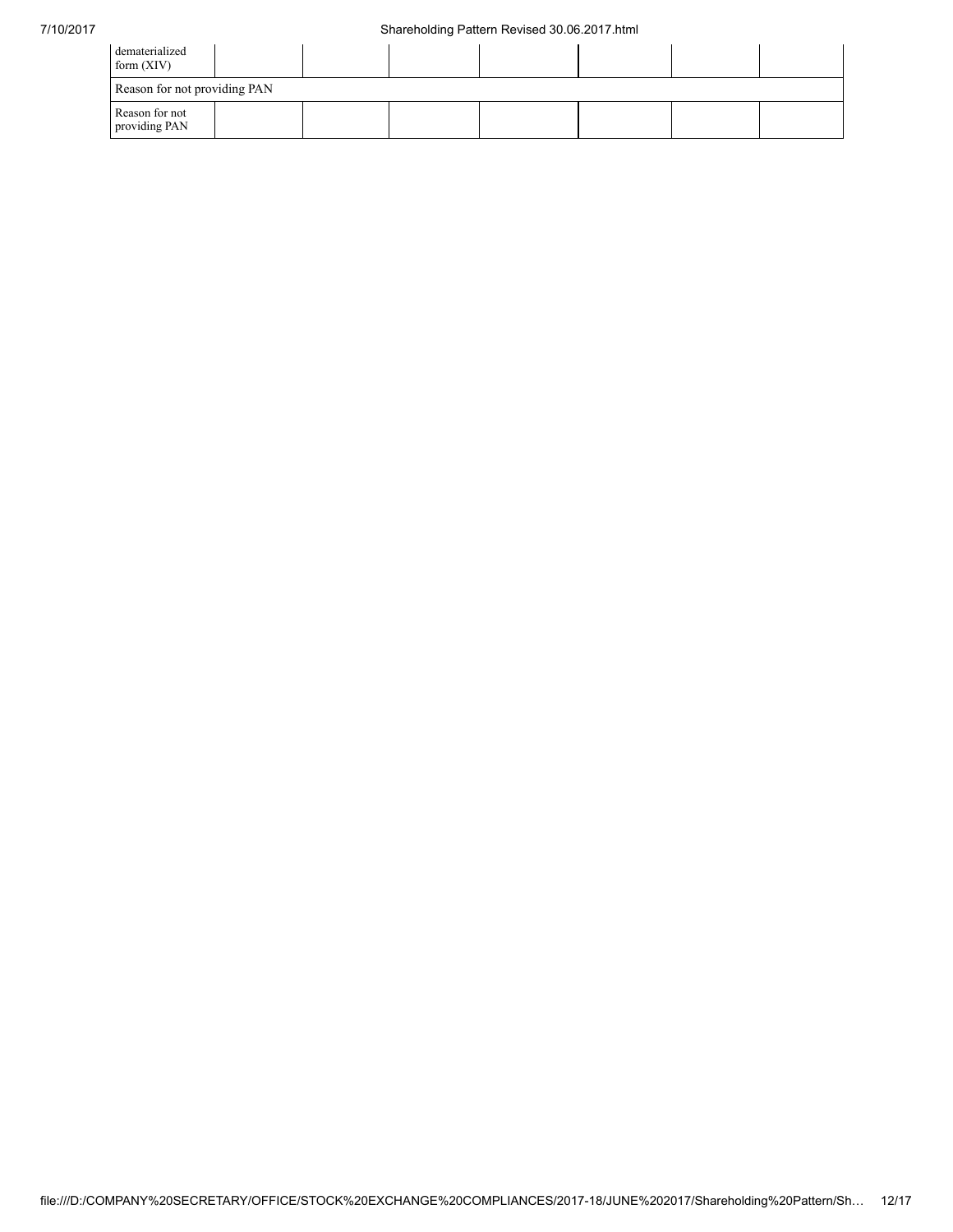|                                                                                                                                                                                         | Individuals - ii. Individual shareholders holding nominal share capital in excess of Rs. 2 lakhs. |
|-----------------------------------------------------------------------------------------------------------------------------------------------------------------------------------------|---------------------------------------------------------------------------------------------------|
| Searial No.                                                                                                                                                                             |                                                                                                   |
| Name of the<br>Shareholders (I)                                                                                                                                                         | Click here to go back                                                                             |
| PAN(II)                                                                                                                                                                                 | Total                                                                                             |
| No. of fully paid<br>up equity shares<br>$held$ (IV)                                                                                                                                    | 440878                                                                                            |
| No. Of Partly paid-<br>up equity shares<br>held(V)                                                                                                                                      |                                                                                                   |
| No. Of shares<br>underlying<br>Depository<br>Receipts (VI)                                                                                                                              |                                                                                                   |
| Total nos. shares<br>held $(VII) = (IV) +$<br>$(V)$ + $(VI)$                                                                                                                            | 440878                                                                                            |
| Shareholding as a<br>% of total no. of<br>shares (calculated<br>as per SCRR,<br>1957) (VIII) As a<br>% of $(A+B+C2)$                                                                    | 10.88                                                                                             |
|                                                                                                                                                                                         | Number of Voting Rights held in each class of securities (IX)                                     |
| Class eg: X                                                                                                                                                                             | 440878                                                                                            |
| Class eg:y                                                                                                                                                                              |                                                                                                   |
| Total                                                                                                                                                                                   | 440878                                                                                            |
| Total as a % of<br>Total Voting rights                                                                                                                                                  | 10.88                                                                                             |
| No. Of Shares<br>Underlying<br>Outstanding<br>convertible<br>securities (X)                                                                                                             |                                                                                                   |
| No. of Shares<br>Underlying<br>Outstanding<br>Warrants (Xi)                                                                                                                             |                                                                                                   |
| No. Of Shares<br>Underlying<br>Outstanding<br>convertible<br>securities and No.<br>Of Warrants (Xi)<br>(a)                                                                              |                                                                                                   |
| Shareholding, as a<br>% assuming full<br>conversion of<br>convertible<br>securities (as a<br>percentage of<br>diluted share<br>capital) $(XI)$ =<br>$(VII)+(X)$ As a %<br>of $(A+B+C2)$ | 10.88                                                                                             |
| Number of Locked in shares (XII)                                                                                                                                                        |                                                                                                   |
| No. $(a)$                                                                                                                                                                               | 233400                                                                                            |
| As a % of total<br>Shares held (b)                                                                                                                                                      | 52.94                                                                                             |
| Number of equity<br>shares held in<br>dematerialized<br>form (XIV)                                                                                                                      | 324310                                                                                            |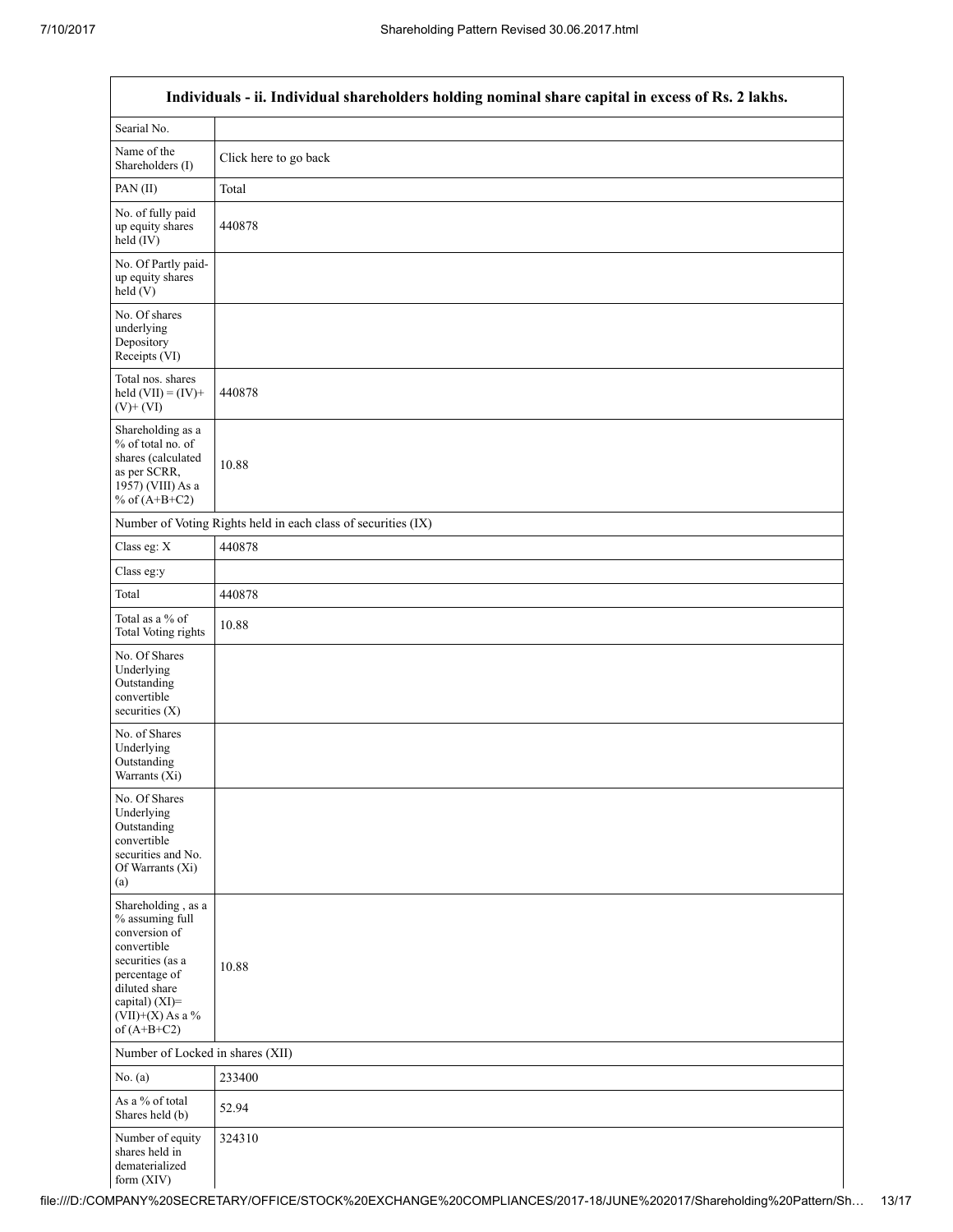| Reason for not providing PAN    |  |  |  |  |  |
|---------------------------------|--|--|--|--|--|
| Reason for not<br>providing PAN |  |  |  |  |  |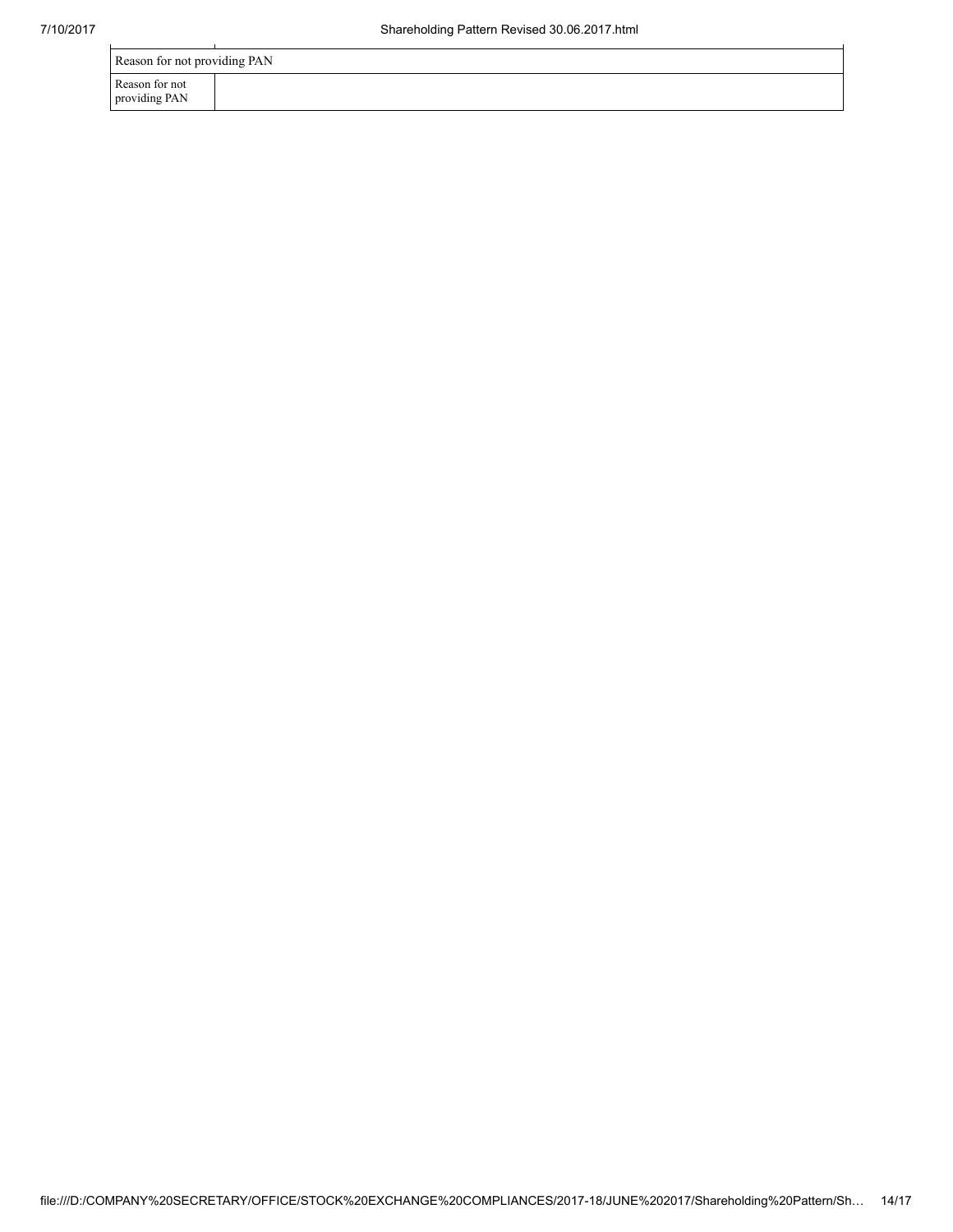| Any Other (specify)                                                                                                                                                                     |              |                                                               |                  |                         |                         |                       |  |  |
|-----------------------------------------------------------------------------------------------------------------------------------------------------------------------------------------|--------------|---------------------------------------------------------------|------------------|-------------------------|-------------------------|-----------------------|--|--|
| Searial No.                                                                                                                                                                             | $\mathbf{1}$ | $\overline{c}$                                                | $\mathfrak{Z}$   | $\overline{4}$          | 5                       |                       |  |  |
| Category                                                                                                                                                                                | <b>HUF</b>   | NRI - Non-Repat                                               | NRI - Repat      | <b>Clearing Members</b> | <b>Bodies Corporate</b> |                       |  |  |
| Category / More<br>than 1 percentage                                                                                                                                                    | Category     | Category                                                      | Category         | Category                | Category                |                       |  |  |
| Name of the<br>Shareholders (I)                                                                                                                                                         |              |                                                               |                  |                         |                         | Click here to go back |  |  |
| PAN(II)                                                                                                                                                                                 |              |                                                               |                  |                         |                         | Total                 |  |  |
| No. of the<br>Shareholders (I)                                                                                                                                                          | 36           | 32                                                            | 3                | 10                      | 20                      | 101                   |  |  |
| No. of fully paid<br>up equity shares<br>$held$ (IV)                                                                                                                                    | 78820        | 38400                                                         | 227              | 3049                    | 11056                   | 131552                |  |  |
| No. Of Partly paid-<br>up equity shares<br>$\text{held}(V)$                                                                                                                             |              |                                                               |                  |                         |                         |                       |  |  |
| No. Of shares<br>underlying<br>Depository<br>Receipts (VI)                                                                                                                              |              |                                                               |                  |                         |                         |                       |  |  |
| Total nos. shares<br>held $(VII) = (IV) +$<br>$(V)$ + $(VI)$                                                                                                                            | 78820        | 38400                                                         | 227              | 3049                    | 11056                   | 131552                |  |  |
| Shareholding as a<br>% of total no. of<br>shares (calculated<br>as per SCRR,<br>$19\overline{57}$ ) (VIII) As a<br>% of $(A+B+C2)$                                                      | 1.95         | 0.95                                                          | 0.01             | 0.08                    | 0.27                    | 3.26                  |  |  |
|                                                                                                                                                                                         |              | Number of Voting Rights held in each class of securities (IX) |                  |                         |                         |                       |  |  |
| Class eg: X                                                                                                                                                                             | 78820        | 38400                                                         | 227              | 3049                    | 11056                   | 131552                |  |  |
| Class eg:y                                                                                                                                                                              |              |                                                               |                  |                         |                         |                       |  |  |
| Total                                                                                                                                                                                   | 78820        | 38400                                                         | 227              | 3049                    | 11056                   | 131552                |  |  |
| Total as a % of<br>Total Voting rights                                                                                                                                                  | 1.95         | 0.95                                                          | 0.01             | 0.08                    | 0.27                    | 3.26                  |  |  |
| No. Of Shares<br>Underlying<br>Outstanding<br>convertible<br>securities (X)                                                                                                             |              |                                                               |                  |                         |                         |                       |  |  |
| No. of Shares<br>Underlying<br>Outstanding<br>Warrants (Xi)                                                                                                                             |              |                                                               |                  |                         |                         |                       |  |  |
| No. Of Shares<br>Underlying<br>Outstanding<br>convertible<br>securities and No.<br>Of Warrants (Xi)<br>(a)                                                                              |              |                                                               |                  |                         |                         |                       |  |  |
| Shareholding, as a<br>% assuming full<br>conversion of<br>convertible<br>securities (as a<br>percentage of<br>diluted share<br>capital) $(XI)$ =<br>$(VII)+(X)$ As a %<br>of $(A+B+C2)$ | 1.95         | 0.95                                                          | 0.01             | 0.08                    | 0.27                    | 3.26                  |  |  |
| Number of Locked in shares (XII)                                                                                                                                                        |              |                                                               |                  |                         |                         |                       |  |  |
| No. $(a)$                                                                                                                                                                               | 50000        | $\boldsymbol{0}$                                              | $\boldsymbol{0}$ | $\boldsymbol{0}$        | $\boldsymbol{0}$        | 50000                 |  |  |